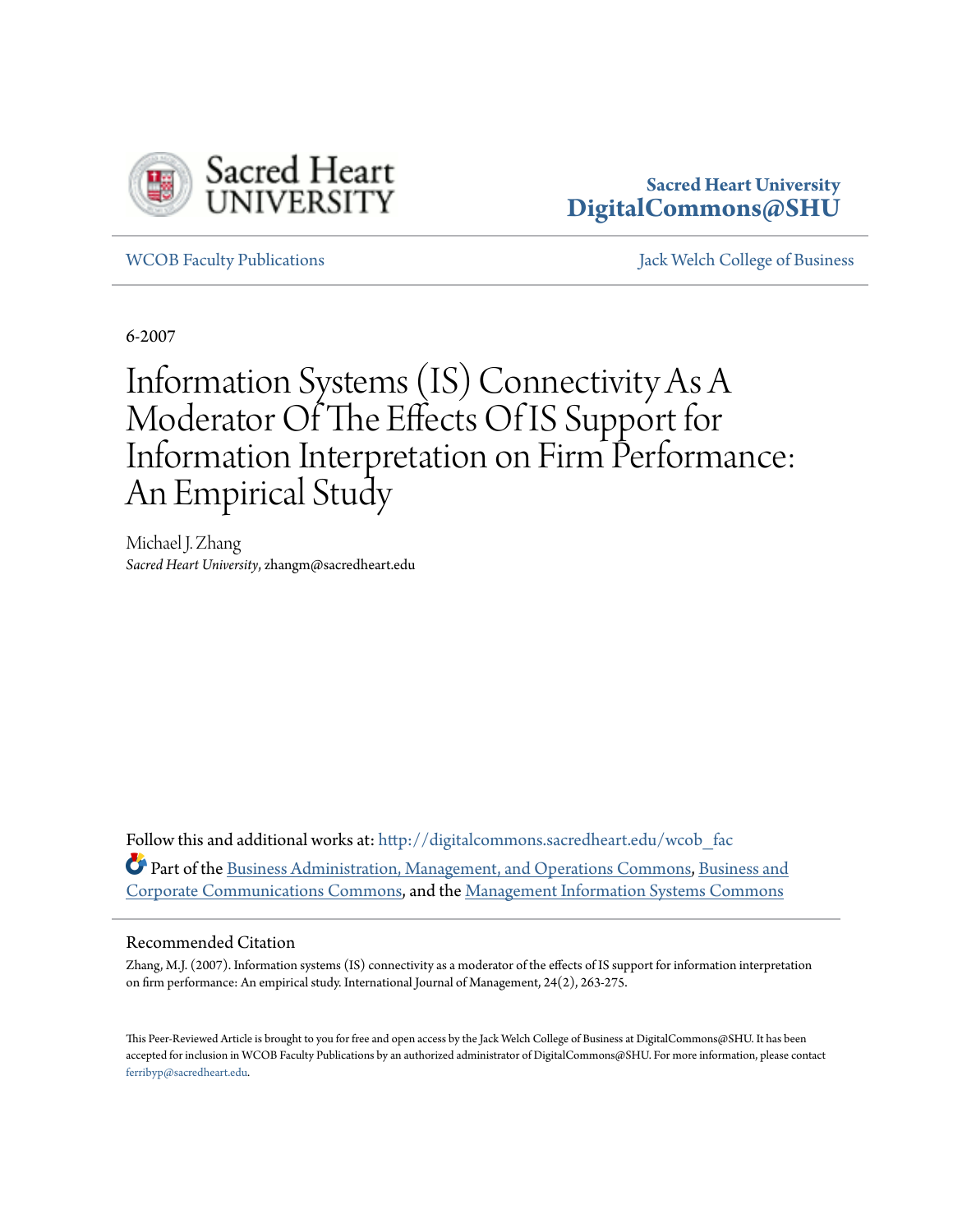## Information Systems (IS) Connectivity as a Moderator of the Effects of IS Support for Information Interpretation on Firm Performance: An Empirical Study

**Michael J. Zhang**

Sacred Heart University

*This study examined and tested the roles of information systems (IS) connectivity in influencing the performance impacts of IS support for information sharing and IS support for information interpretation. Using data collectedfrom a survey of large U.S. firms and the Research Insight (Compustat) database, the results showed that when IS connectivity was high, IS support for information sharing was positively related to profitability whereas IS support for information interpretation was negatively associated with profitability. These findings suggest that a high level of IS connectivity is a two-end sword for firms which rely on both IS support for information sharing and IS support for information interpretation for competitive advantage. On one hand, a high level of IS connectivity enabled a firm to reap economic benefits from IS support for information sharing. On the other hand, a high level of IS connectivity hindered the firm's ability to obtain superior performance from IS support for information interpretation.*

#### **Introduction**

Today, as more and more firms (especially those with large and complex IS infrastructures) develop and deploy a variety of disparate information systems (IS) to support different business activities and processes (March et al., 2000), there has been increasing emphasis on the connectivity or compatibility among different IS (Roth et al., 2002; Sharif et al., 2004). How does IS connectivity affect a firm's ability to use IS to generate and utilize valuable information and knowledge for competitive advantage and superior firm performance? This is the research issue that this study attempted to address. Specifically, the study sought to explore the potential moderating effects of IS connectivity on the performance impacts of IS support for information sharing and IS support for information interpretation. Here, IS connectivity refers to the ease at which different IS within a firm communicate and share information with one another without human intervention (Laudon & Laudon, 2002). While prior research has shown that IS support for information sharing and IS support for information interpretation are vital to a firm's ability to develop and utilize information and knowledge for performance improvements (Vandenbosch & Higgins, 1995; Goodman & Darr, 1998; Andersen & Segars, 2001), the potential influence of IS connectivity on the performance of such IS support has received scant attention in the extant literature. Further, in view of the growing recognition that a firm's internal contexts may affect the effectiveness of IS deployment (Goodman & Darr, 1998), discerning the potential moderating effects of IS connectivity would advance our understanding of the internal conditions under which IS support for information sharing and IS support for information interpretation may generate competitive advantage and superior firm performance.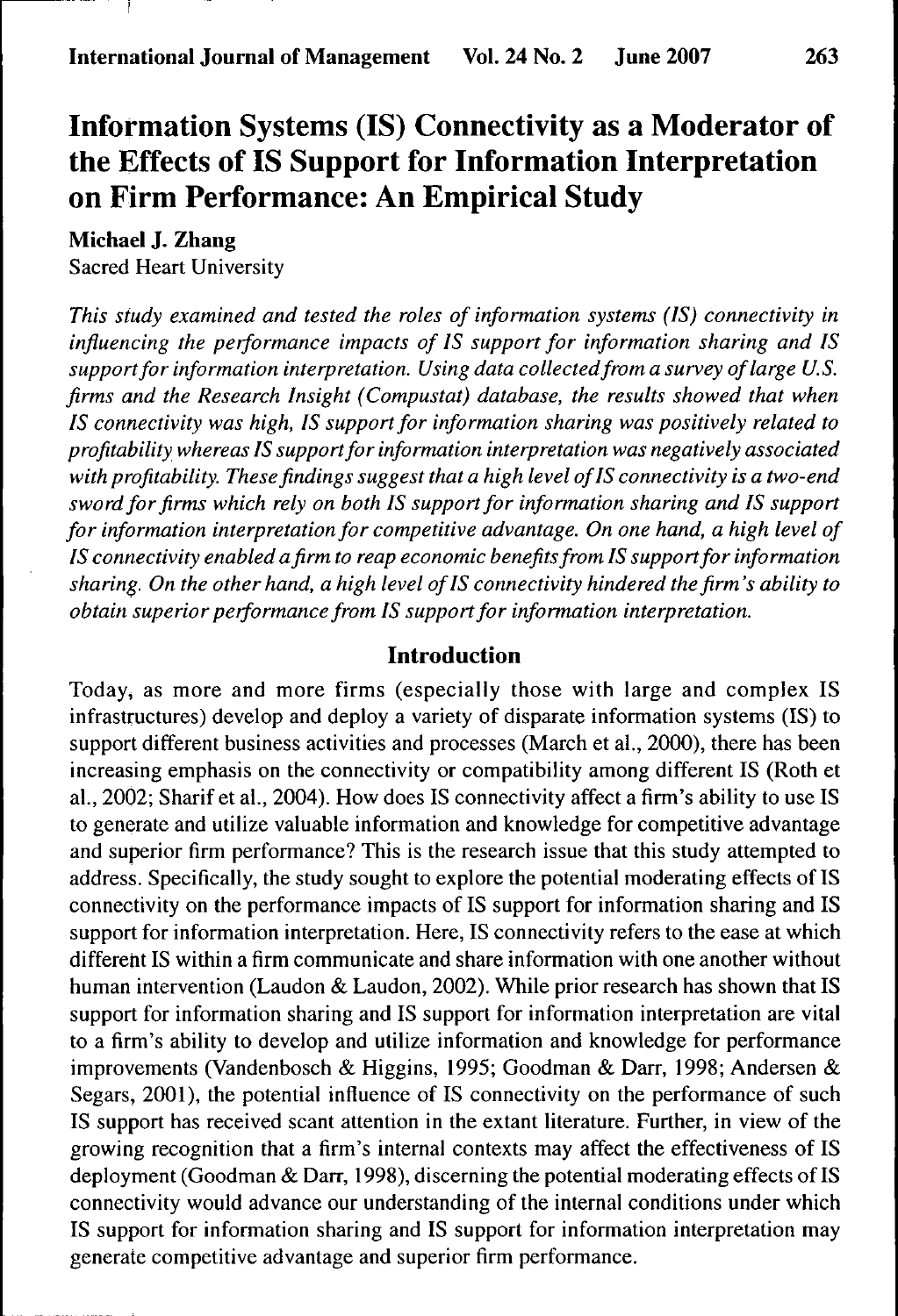The rest of the paper proceeds as follows. The next section begins with a discussion of the strategic roles of information sharing and information interpretation, followed by a review of research on IS support for information sharing and IS support for information interpretation. The potential moderating effects of IS connectivity on the performance impacts of these two types of IS support are then examined. Based on this discussion, the research hypotheses are developed for the empirical testing. The third section describes the research methodology and presents the findings. The last section discusses the implications of the research findings, the limitations of the study, and suggestions for future research and practice.

## Literature Review and Hypotheses Development

## **The Strategic Roles of Information Sharing and Information Interpretation**

It is well recognized in the literatures of knowledge management and organizational learning that information sharing and information interpretation influence a firm's ability to develop and utilize valuable information and knowledge for competitive advantage (Hambrick & Mason, 1984; Nonaka, 1994; Argote & Ingram, 2000). Through information sharing and exchange, more organizational members gain the valuable information acquired or developed elsewhere in the organization (Huber, 1991), hence avoiding the normal learning curve (Quinn et al., 1996). Consequently, Garvin (1993) concludes that sharing information maximizes the performance impact of information. Information sharing can also foster the generation of new information and knowledge when information from different sources is combined (Huber, 1991; Nonaka, 1994) and the receiver provides feedbacks (e.g., questions, amplifications and modifications) that add further value for the sender (Quinn et al., 1996).

Information interpretation affects how individuals make sense of and use information gathered from either internal or external sources (Weick, 1979; Hambrick & Mason, 1984). Weick (1979), for instance, posits that individuals are more likely to "see something when they believe it" rather than "believe it when they see it." Central to the interpretation process are mental models or cognitive maps that individuals use consciously or unconsciously to guide their search, selection and interpretation of new information (Isenberg, 1984). Composed of beliefs, assumptions, norms, experience, and prior knowledge and judgment, the established mental models of individuals often serve as a "lens" or filter through which new information is given meaning to or attended to (Kim, 1993). Research into managerial decision making suggests that managers are often subject to the influence of their mental models in their search, selection, interpretation and use of information about their environments (Weick, 1979; Isenberg, 1984). Recent empirical studies have shown that managers who fail to constantly test, correct and revise their mental models often inadequately perceive and act on their external environments and, consequently, make suboptimal decisions (Tripsas & Gavetti, 2000; Adner & Helfat, 2003).

## **IS Support for Information Sharing**

It is widely established in the IS literature that IS can play an important role in facilitating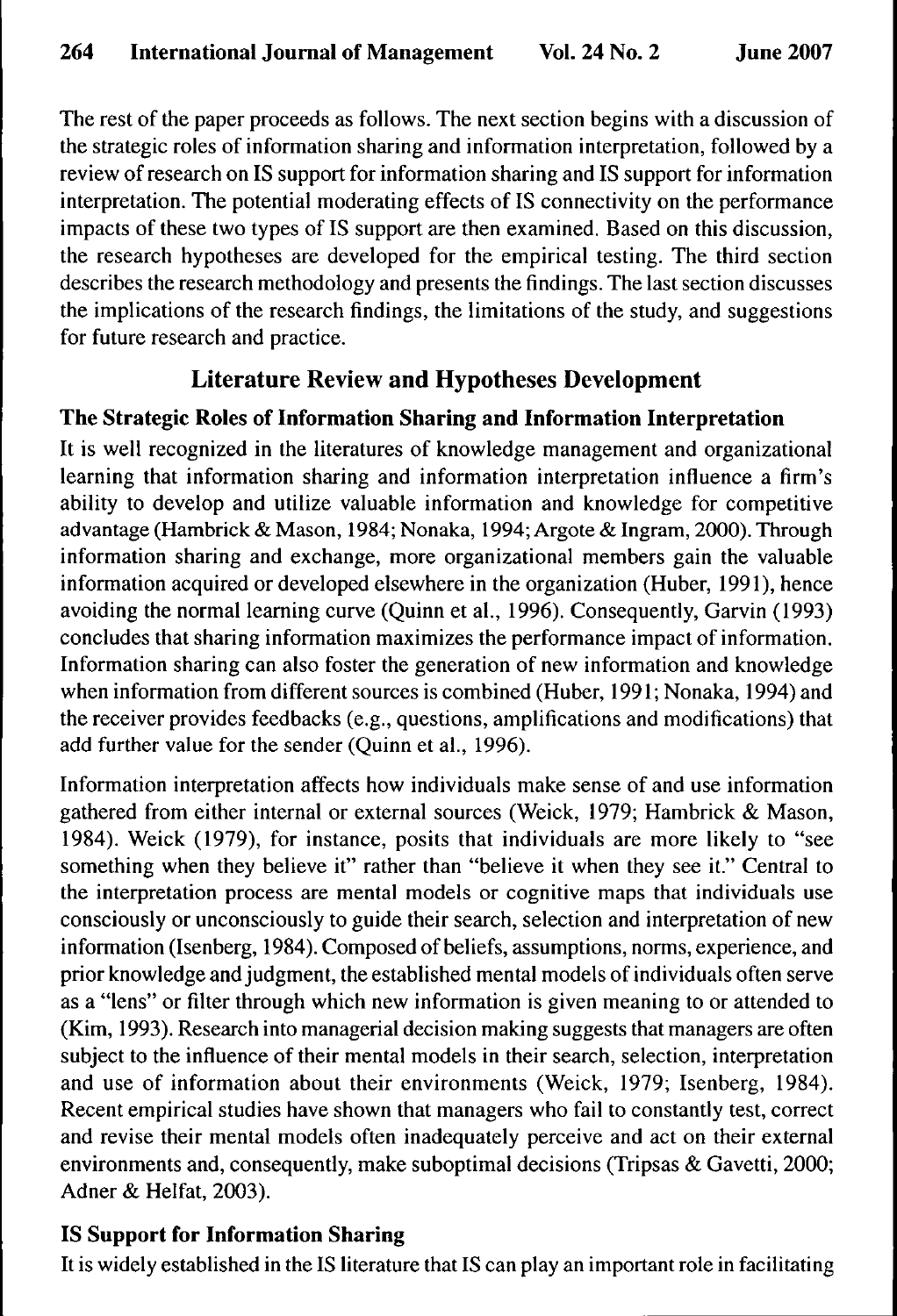information sharing. Research on the electronic communication systems (ECS) shows that a firm can expand its scope (breadth and capacity) of organizational communication from using ECS to increase the speed and spread of infonnation delivery and support asynchronous communication (Adams et al., 1993). Field studies and laboratory experiments on group decisions support systems (GDSS) reported that the systems not only widened organizational communication scope, but also fostered more open and candid generation, sharing and evaluation of ideas by supporting anonymous electronic communication (Dennis et al., 1991). The anonymity feature of GDSS has been found particularly useful in facilitating the transfer of information and knowledge from subordinates to their managers (Huber et al., 1993).

The traditional IS support for information sharing has been enhanced by more recent information technologies. Video conferencing allows for the transmission of information and knowledge in rich media (Fulk & DeSanctis, 1995). Intelligent agent software can be used to develop interest profiles of users to match the potential recipients with the likely holders of the desired information (O'Dell & Grayson, 1998). With the rise of the Internet technology. Web-based intranets have been increasingly used to further reduce the costs and time in preparing and transferring information in ultra-rich content (Bidgoli, 1999) and promote information sharing across global boundaries (Boudreau et al., 1998). Intranets also facilitate contact between individuals that seek information and knowledge and those who posses them by supporting electronic bulletin boards, discussion groups and corporate directories (Andreu & Ciborra, 1997).

There is some evidence to suggest that firms may enjoy performance improvements from using IS to support organizational communication and information sharing. Research on the organizational impacts of computer-aided systems showed that the systems helped firms increase sales, market shares, customer satisfaction and organizational productivity by facilitating sharing and transfer of useful information and expertise in a timely and cost-effective manner (Goodman & Darr, 1998). Case studies of IS support for crossfunctional sharing and integration of information have documented such operational benefits as improved productivity, reduced lead times, and increased flexibility (Goldhar & Lei, 1995). Research on the organizational benefits of intranets has also reported lower communication costs and higher labor productivity associated with the use of intranets (O'Dell & Grayson, 1998; Bidgoli, 1999). In a more recent study, Andersen and Segars (2001) have found a positive impact of IS enhancement of internal communications on the financial performance among large companies.

## **IS Support for Information Interpretation**

Research on IS support for human cognitive processes reveals that firms may develop IS to assist managers in developing and evaluating their mental models. Boland et al. (1994) described an actual system (Spider) designed to help users construct their own cognitive maps and evaluate

their assumptions and preferences. Baets (1998) documented another system capable of fostering the development of shared mental models from individual mental models.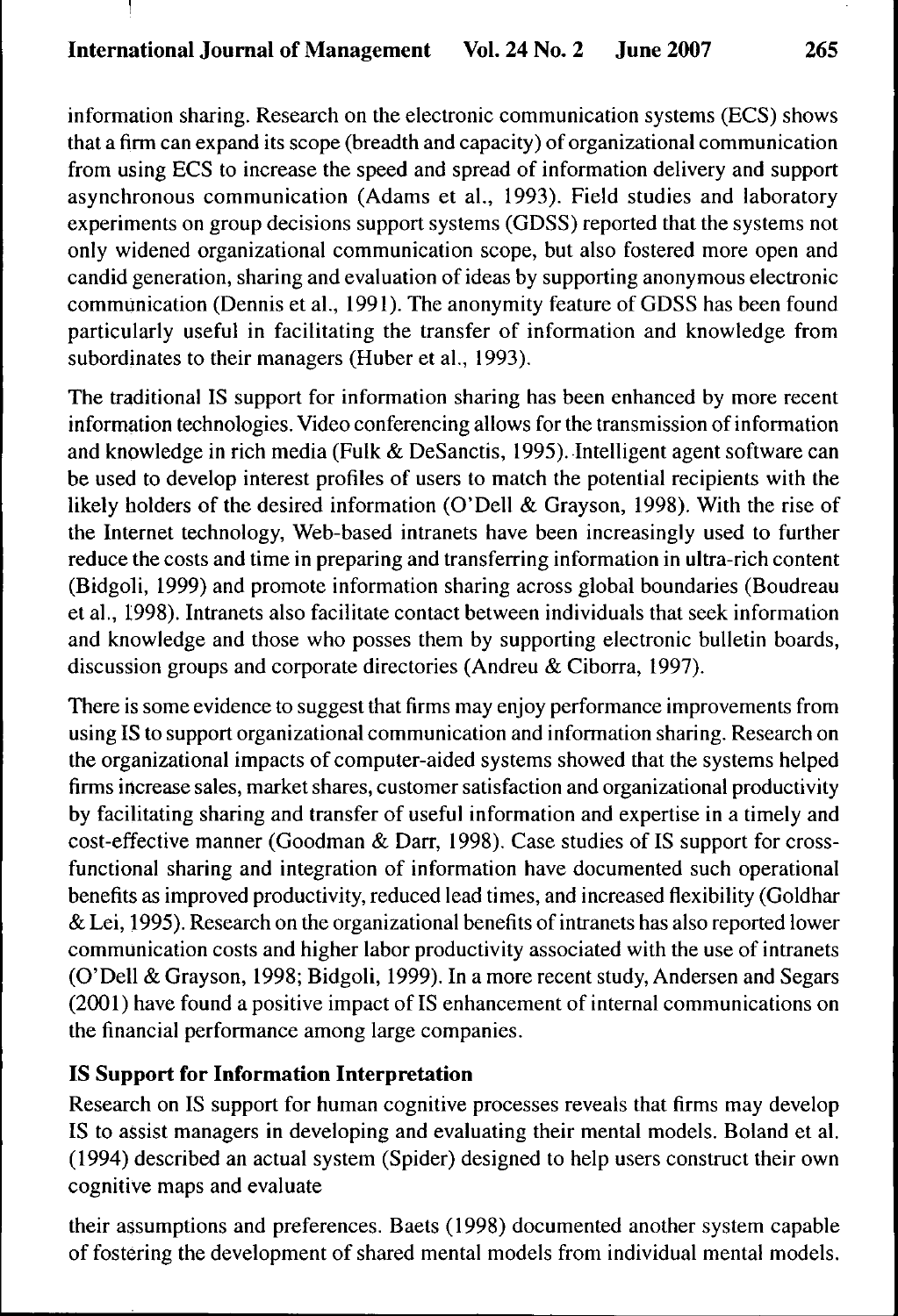By utilizing the artificial neural networks technology, the system enabled a chemical company to construct an overall picture (mental map) of a particular business process based on the mental models of different stakeholder groups. The executive information systems (BIS) literature also suggests that the analytical and modeling capabilities (e.g., What-if analysis and simulation) built in many EIS may assist top managers in surfacing and testing the assumptions in their mental models, hence making them more testable and easier to communicate (Rockart & DeLong, 1988).

Some evidence from field research indicates that organizational performance improvements may accrue from IS support for critical evaluation of the mental models and assumptions of decision makers. Vandenbosch and Higgins (1995) investigated the performance impacts of two types of support provided by executive support systems (ESS): one for mental model maintenance (fitting new information in extant mental models) and one for mental model building (changing mental models to accommodate new information). They found that perceived competitive performance was strongly related to ESS support for mental model building, while ESS support for mental model maintenance had no effect on perceived competitive performance.

## **Moderating Effects of IS Connectivity**

Many firms of today employ a variety of IS developed and implemented with different hardware, operating systems, programming languages, and data and processing definitions in their daily operations (March et al., 2000). Since different types of software and hardware are typically adopted according to different system and data standards, the different IS developed and used by a firm may not be connected with one another (Davenport, 1998). The connectivity of IS or the lack of it may affect the ability of IS to support information sharing. Laudon and Laudon (2002) discuss several communication problems arising from using many incompatible IS. For instance, a company may use multiple e-mail systems that cannot communicate with one another, and the company's mainframe computers cannot share information meaningfully with its microcomputers. Consequently, the lack of IS connectivity limits a firm's capacity to share and integrate information gathered from different IS (Davenport, 1998). In the IS literature, a number of techniques (e.g., standardization of communication protocols, data integration through common data models, and Internet) and systems (e.g., enterprise resource planning system) have been advanced to increase the connectivity of IS and hence the effectiveness of IS support for information sharing (Goodhue et al., 1992; Al-Mashari, 2002; Hulme, 2003).

There is growing anecdotal evidence to suggest that operational benefits accrue from better information flow as a result of increased IS connectivity (Colkin, 2002; Dutta & Kendall, 2002; Hulme, 2003; Shaw et al., 2004). Colkin (2002) showed how FleetBoston Financial Corp. (now part of Bank of America) benefited from installing a Web-based marketing and sales software designed to facilitate communication among different databases and systems from separate business units. Sales representatives in one division, for example, could access databases from other divisions for more customer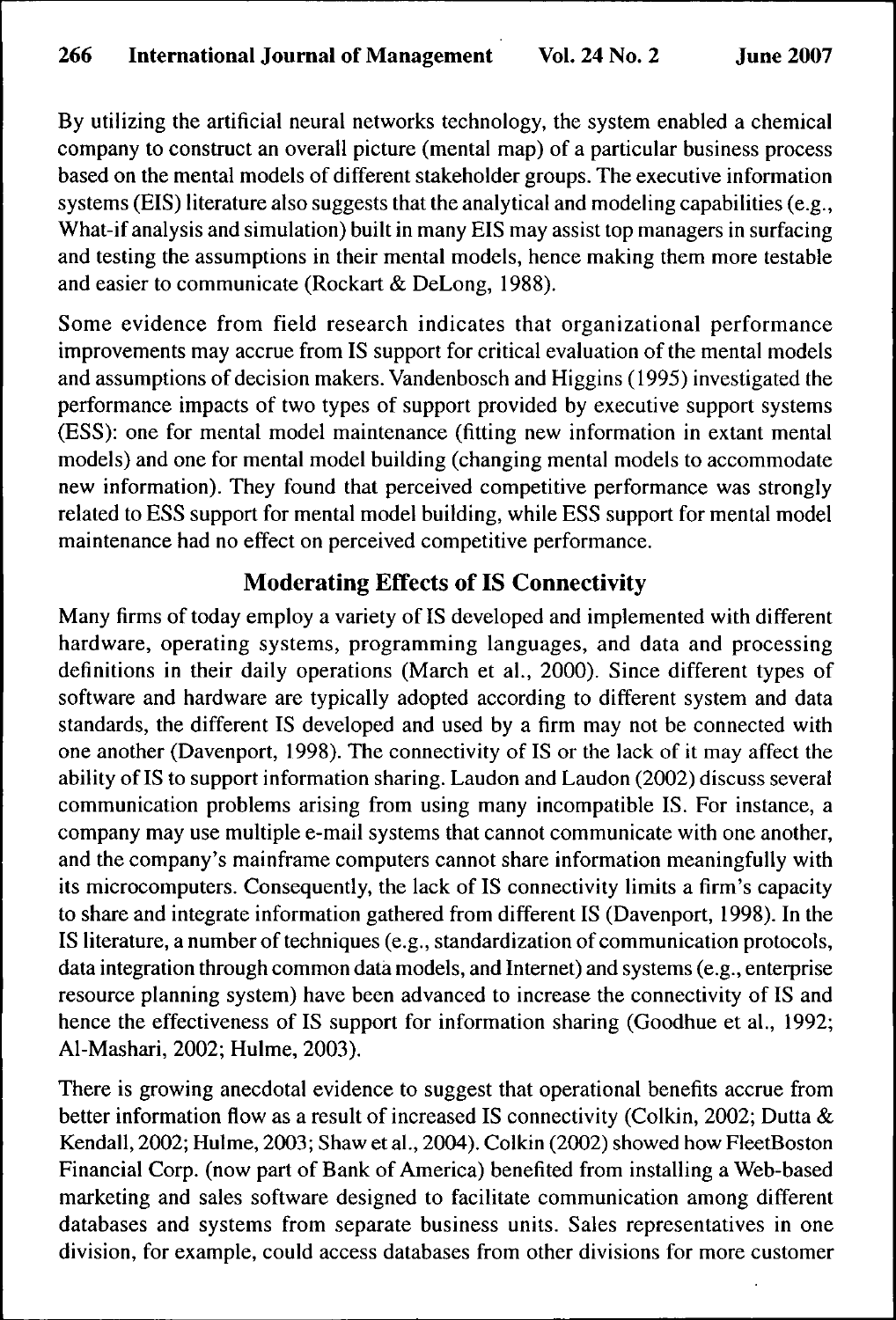information to help close a sale. Dutta and Kendall (2002) reported that an international joint venture led by ExxonMobil saved as much as five cents per barrel from using a new system ("integrated control and information management system") that provided seamless information link among different oil and gas production facilities. Accordingly, firms with a high level of IS connectivity are expected to reap greater benefits from IS support of information sharing than firms with a low level of IS connectivity.

Hypothesis 1: The interaction between IS support for information sharing and IS connectivity is positively related to firm performance.

Whereas a high level of IS connectivity enhances IS support of information sharing, a low level of IS connectivity appears to be more conducive to IS support of information interpretation. As mentioned above, increasing the connectivity of different IS typically requires system and data standardization, which may induce simplicity and rigidity. In her analysis of the tradeoff between standardization and heterogeneity in the context of organizational learning, Argote (1999) argues that standardization, while conducive to knowledge transfer, is less useful for new knowledge creation, which is often based on incorporation of diverse perspectives and experiences. IS research into the problems of standardizing data definitions and structures shows that data standardization may impose certain constraints on information interpretation (Goodhue et al., 1992; Davenport, 1998; Al-Mashari, 2002). One study revealed that forcing the whole company to conform to a single data design reduces its managers' flexibility in using IS at the local level (Goodhue et al., 1992). Research on ERP systems suggests that ERP-enabled standardization, while improving the integration of dispersed organizational systems, reduces organizational flexibility to accommodate emerging changes in business processes and systems (Pawlowski et al., 1999). Millet and Mawhinney (1992) also observed that data inflexibility (data retrieval and presentations in pre-specified formats) imposed by some EIS limited managers' ability to evaluate critical information. In light of these potential problems of IS connectivity, it is reasonable to expect the performance impact of IS support of information interpretation to diminish with a high level of IS connectivity.

Hypothesis 2: The interaction between IS support for information interpretation and IS connectivity is negatively related to firm performance.

## Methodology

## **Sample and Data Collection**

The data for this study were obtained from two sources. The data tapping the independent and moderating variables were gathered via a mail survey in 1998, and the data about the performance and control variables were obtained from the Research Insight (formerly known as Compustat) database. The target respondents of the survey were senior IS executives in large U.S. firms. The sample frame for the study consisted of 879 firms that had contact information of their senior IS executives in the Directory of Top Computer Executives as well as financial data in the Research Insight database.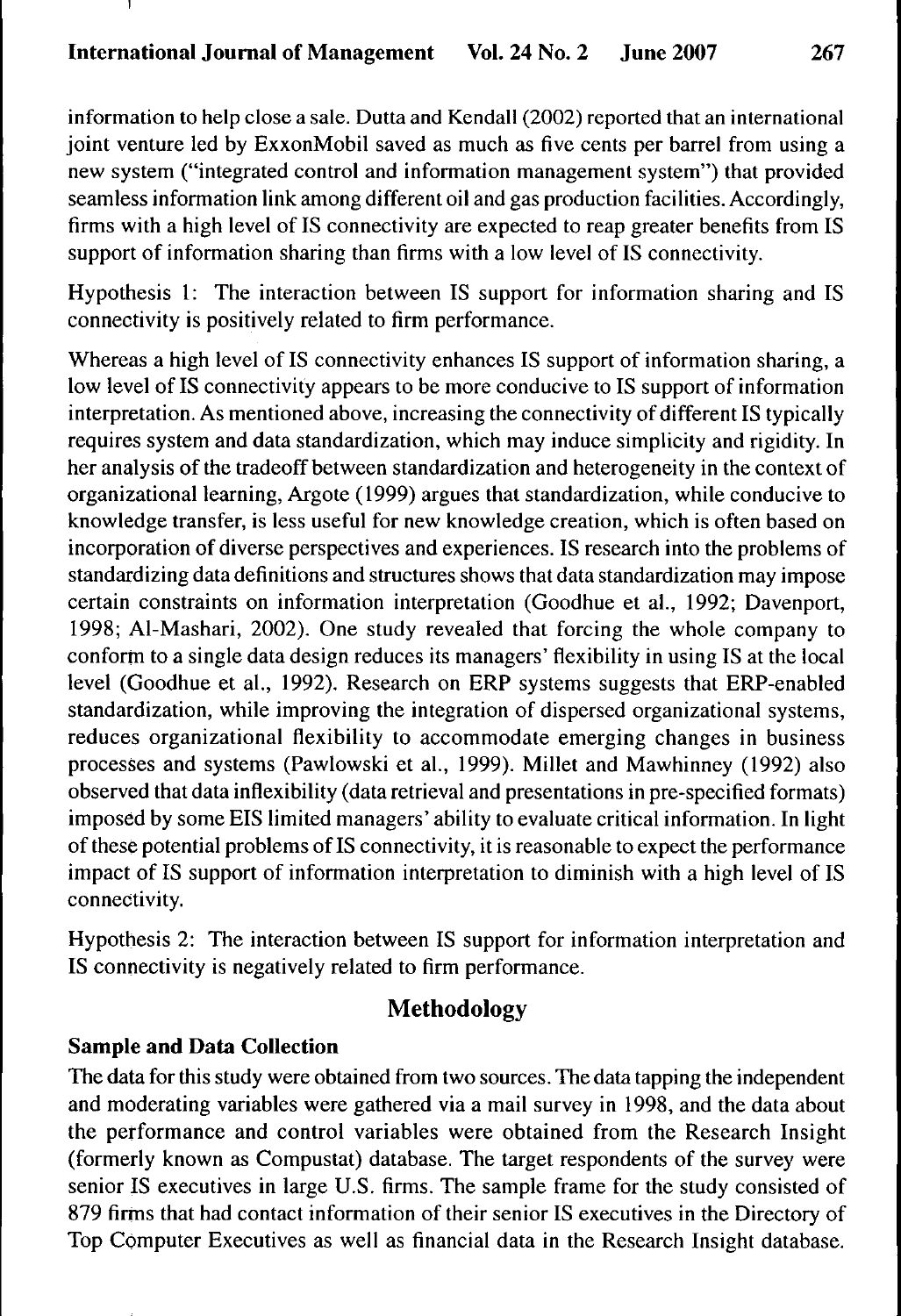Before being mailed to the target respondents, the survey instrument was pre-tested and refined for content validity and item clarity with senior IS executives from five Fortune companies headquartered in a mid-western state. Of the 778 firms that received the questionnaires, a total of 164 responses were received, out of which 11 responses were unusable. The effective response rate was thus 20% (153 responses), which is comparable to those reported in similar studies using senior IS executives in large firms (Byrd & Turner, 2001; Kearns & Lederer, 2003). To test for potential nonresponse bias, the respondent firms were compared to their non-respondent counterparts with respect to sales and number of employees. T-test results showed no significant differences in both characteristics between the two groups. Another nonresponse bias check was conducted by comparing early with late respondents (Armstrong & Overton, 1977). T-tests of the mean differences for the three explanatory variables failed to reveal any significant differences. Together, these checks provided some evidence for the absence of non-response bias in the data set.

#### **Measures**

**Independent variables.** Based on the review of research on IS support for information sharing, four items were developed to measure this construct. IS support for information interpretation was measured with five items adopted from Vandenbosch and Higgins (1996). For each of the nine items, the respondents were asked to indicate the extent to which their IS had provided a particular type of support during the previous three years on a five-point, Likert scale with anchors ranging from "Very great extent"  $(=5)$  to "No extent" (=1). To assess the convergent and discriminant validities of the two scales, a principal components factor analysis with varimax rotation was performed on the nine items. The factor analysis (Table 1) revealed two factors explaining 72% of the total

| Item Description                                                               | IS Support for<br>Information<br>Sharing | IS Support for<br>Information<br>Interpretation |
|--------------------------------------------------------------------------------|------------------------------------------|-------------------------------------------------|
| Provide timely access to internal information in decision<br>making situations | .748                                     |                                                 |
| Provide access to more internal information in decision<br>making situations   | .709                                     |                                                 |
| Increase communication linkages among employees                                | .792                                     |                                                 |
| Increase sharing of information throughout the company                         | .777                                     |                                                 |
| Challenge employees' perspectives                                              |                                          | .882                                            |
| Re-orient employees' thinking                                                  |                                          | .895                                            |
| Question employees' preconceptions                                             |                                          | .913                                            |
| Foster employees' creativity                                                   |                                          | .863                                            |
| Expand employees' scopes of thinking                                           |                                          | .879                                            |
| Eigen Value                                                                    | 1.86                                     | 4.60                                            |
| % of common variance explained                                                 | 27.33                                    | 44.51                                           |
| Cronbach Alpha                                                                 | .77                                      | .94                                             |

## **Table 1. Factor Analysis of IS Support**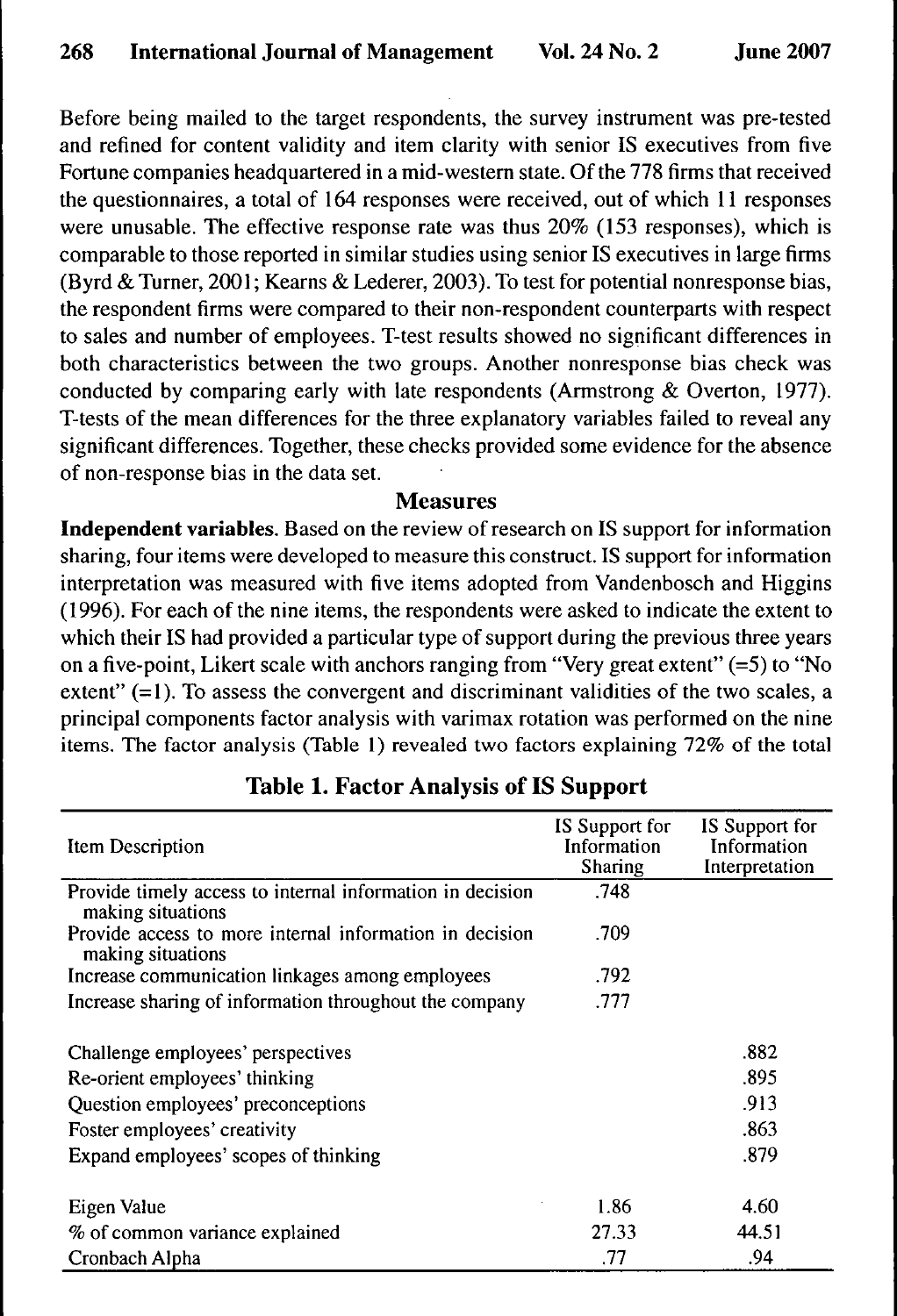**I**

variance and the two factors corresponded with IS support for information sharing and IS support for information interpretation, respectively.

**IS connectivity.** IS connectivity was measured with four items tapping four qualities of system connectivity: applications portability, information portability, interoperability, and migration (Laudon & Laudon, 1996). The respondents were asked to indicate the extent to which their IS exhibited each of the above qualities on a five-point Likert scale with anchors ranging from "Very great extent"  $(=5)$  to "No extent"  $(=1)$ . A principal components factor analysis of these four items yielded a single factor explaining 55% of the total variance (see Table 2).

**Performance measures.** Two popular measures of profitability (return on sales and return on assets) were employed to measure firm performance. Both profitability ratios have been frequently used in previous assessments of the strategic impacts of IS (Tam, 1998; Li & Ye, 1999). To smooth annual fluctuations and reduce short-term effects to some degree, a three-year average (covering 1997-1999) was used for both variables.

**Control variables.** Since the firms participating in this research came from a variety of industries, it was necessary to control, to some degree, the different industry conditions under which the firms operated. To control for the industry effects, SIC codes were first used to classify the firms into four groups: 1) manufacturing, 2) transportation and public utilities, 3) wholesale and retail trade, and 4) service. Three dummy variables were then created, each with values of 0 or 1, for the second, third and fourth groups of firms. The fourth control variable was firm size, measured as the number of full-time employees. The fifth control variable was technological resources, which may infiuence the firm's ability to develop IS for sustainable competitive advantage (Kettinger et al., 1994). In keeping with Kettinger et al. (1994), technological resources were measured as investment intensity (invested capital to sales). The sixth control variable was organizational slack, which measures the firm's ability to generate cash flow for reinvestment (Chakravarthy, 1986). Organizational slack needs to be taken into account because of its potential influence on the firm's ability to invest in and develop IS (Kettinger et al., 1994). The

| Item Description                                                                              | Loadings |
|-----------------------------------------------------------------------------------------------|----------|
| The same software can be operated on different hardware platforms.                            | .785     |
| Computer files can be shared among different hardware platforms.                              | .819     |
| Computer files can be shared among different information systems.                             | .660     |
| Software can be moved from one generation of hardware to another<br>more powerful generation. | .686     |
| Eigen Value                                                                                   | 2.19     |
| % of common variance explained                                                                | 54.83    |
| Cronbach Alpha                                                                                | .72      |

## **Table 2. Factor Analysis of IS Connectivity**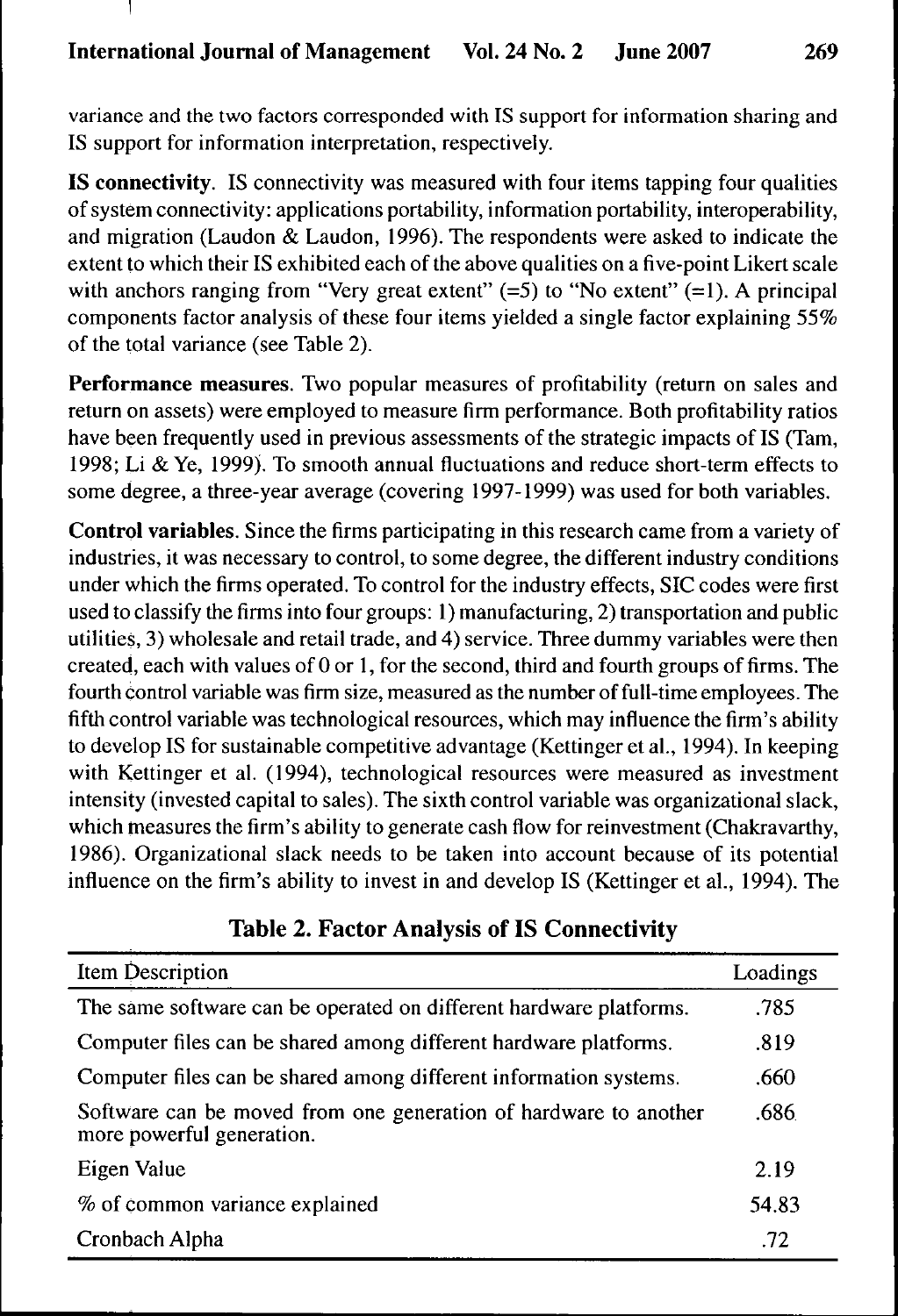current ratio (current assets to current liabilities) was employed to measure organizational slack (Bourgeois, 1981).

## **Analysis**

Two sets of hierarchical regression analyses were run to test the hypotheses. In the first step of the regression analyses, the six control variables were entered into the model. To separate the main effects of the independent and moderating variables from their interactive effects, the two IS support variables and the moderating variable were added as a set in the second step. To test the moderating effects of IS connectivity, the two interaction terms were added as a set to the equation in the third step. To avoid potential multicollinearity among the independent and moderating variables, the three variables were mean-centered before being added to the model.

### Results

Table 3 displays the results of the regression analyses. Models 3 and 6 show that the interaction term between IS support for information sharing and IS connectivity was positively related to both ROS ( $b = .16$ ,  $p < .05$ ) and ROA ( $b = .22$ ,  $p < .05$ ). Thus, hypothesis 1 was supported. The same models also indicate that the interaction term between IS support of information interpretation and IS connectivity was negatively associated with both ROS ( $b = -.15$ ,  $p < .05$ ) and ROA ( $b = -.17$ ,  $p < .05$ ), hence providing support for hypothesis 2.

## **Discussion**

The purpose of this research was to investigate the influence of IS connectivity on the performance contributions of IS support for information sharing and IS support for information interpretation. The results show that IS connectivity affected the perfonnance impacts of IS support for information sharing and IS support for information interpretation in different ways.

On one hand, a high level of IS connectivity enabled a firm to reap economic benefits from IS support for information sharing. On the other hand, a high level of IS connectivity hindered the firm's ability to obtain superior performance from IS support for information interpretation. These findings echoed a growing body of research which views a high degree of system connectivity and data integration as a double-edged sword (Goodhue et al., 1992; Davenport, 1998; Al-Mashari, 2002). In the context of organizational learning, this tradeoff mirrors the tension between exploitation and exploration (March, 1991). Whereas enhancing a firm's ability to exploit its information resources for competitive advantage, IS connectivity may be detrimental to the exploration of new insights and ideas.

The findings from this study are informative for scholars and managers concerned with the management of IS connectivity or compatibility. The past decade has witnessed a proliferation of emphasis on integrating different IS to improve organizationwide sharing and exchange of information (Roth et al., 2002; Sharif et al., 2004). Some researchers even view the ability to connect different IS as part of a firm's IS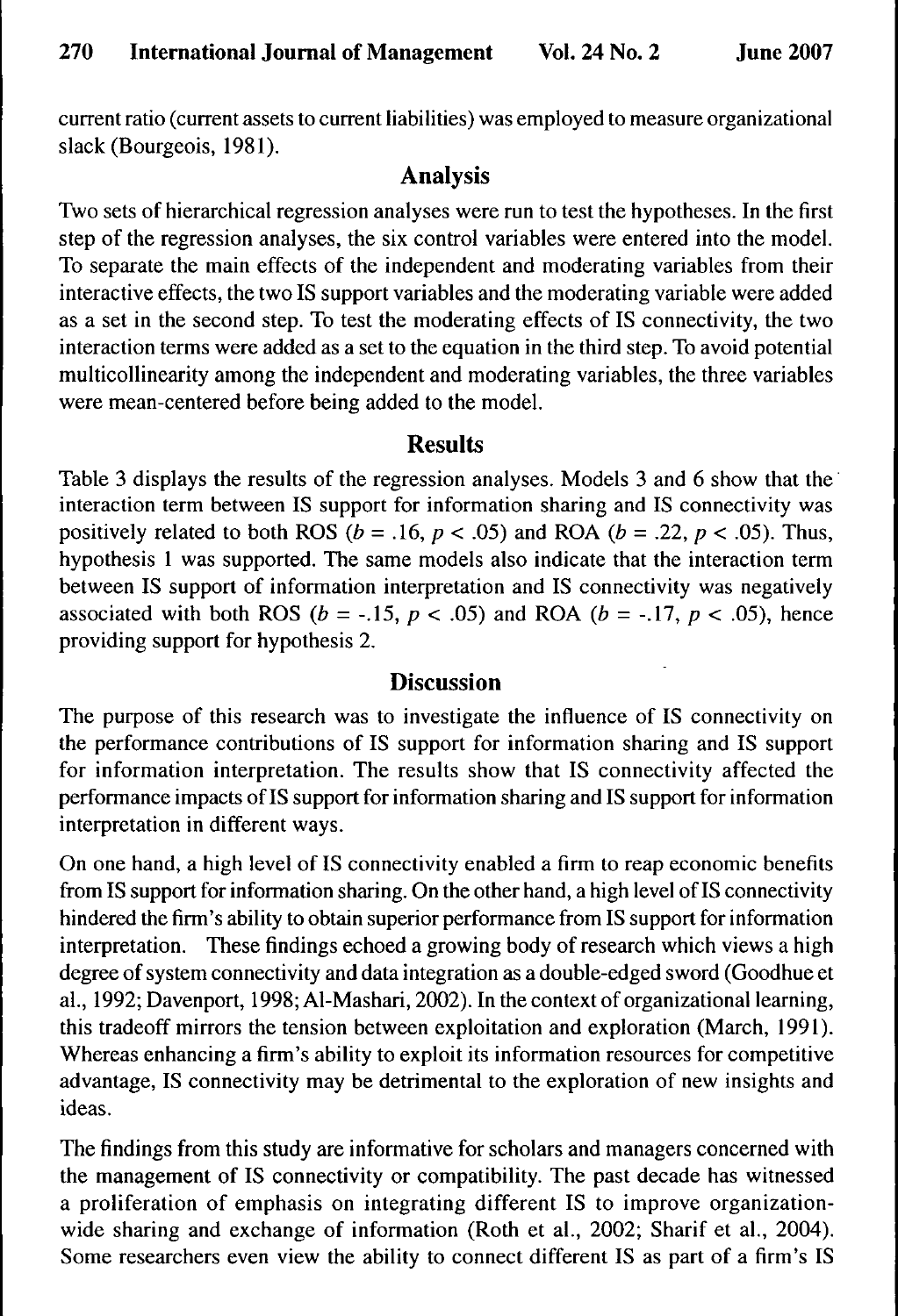infrastructure that can yield competitive advantage (Byrd & Turner, 2001). While confirming some positive influence of IS connectivity, the study reveals that the organizational impacts of- IS connectivity may not be always positive. Given that both positive and negative effects of IS connectivity may exist, firms and their managers now face the challenge of how to maximize the positive impacts of IS connectivity while minimizing its negative impacts. For IS researchers, the findings suggest is that we still lack a complete picture of the competitive consequences of IS connectivity. Future investigation into the disparate organizational impacts of IS connectivity could benefit from the contingency approach and the logic of opposition (Robey & Boudreau, 1999).

|                     | ROS                 |                         |            | <b>ROA</b> |            |
|---------------------|---------------------|-------------------------|------------|------------|------------|
| Model<br>1          | Model<br>2          | Model<br>3              | Model<br>4 | Model<br>5 | Model<br>6 |
| $-.09$              | $-.10$              | $-.10$                  | $-.10$     | $-11$      | $-11$      |
| $-.13$ <sup>+</sup> | $-.14$ <sup>+</sup> | $-.14+$                 | $-.23**$   | $-.25**$   | $-.24**$   |
| $.20*$              | $.19*$              | $.21*$                  | $-.27**$   | $-.29**$   | $-26**$    |
| .10                 | .10                 | .12                     | $.18*$     | $.18*$     | $.20*$     |
| $-.03$              | $-.01$              | .01                     | .04        | .05        | .07        |
| $44***$             | $.43***$            | $.42***$                | .02        | .02        | .01        |
|                     | .07                 | .09                     |            | .04        | .07        |
|                     | $-.04$              | $-.04$                  |            | $-.12$     | $-.12$     |
|                     | $-.09$              | $-.10$                  |            | $-.08$     | $-.09$     |
|                     |                     | $.16*$                  |            |            | $.22*$     |
|                     |                     | $-.15*$                 |            |            | $-.17*$    |
| .33                 | .34                 | .37                     | .11        | .13        | .18        |
|                     | .01                 | .03                     |            | .02        | .05        |
|                     |                     | $7.59***$               | $3.13**$   | $2.45*$    | $2.77**$   |
|                     | .72                 | $3.28*$                 |            | 1.08       | $3.77*$    |
|                     |                     | 12.13*** 8.28***<br>cc. |            |            |            |

## **Table 3. Regression Results^**

 $N = 153$ . Standardized regression coefficients are shown.

 $p < .10$ ,  ${}^{*}p < .05$ ,  ${}^{*}p < .01$ ,  ${}^{*}{}^{*}p < .001$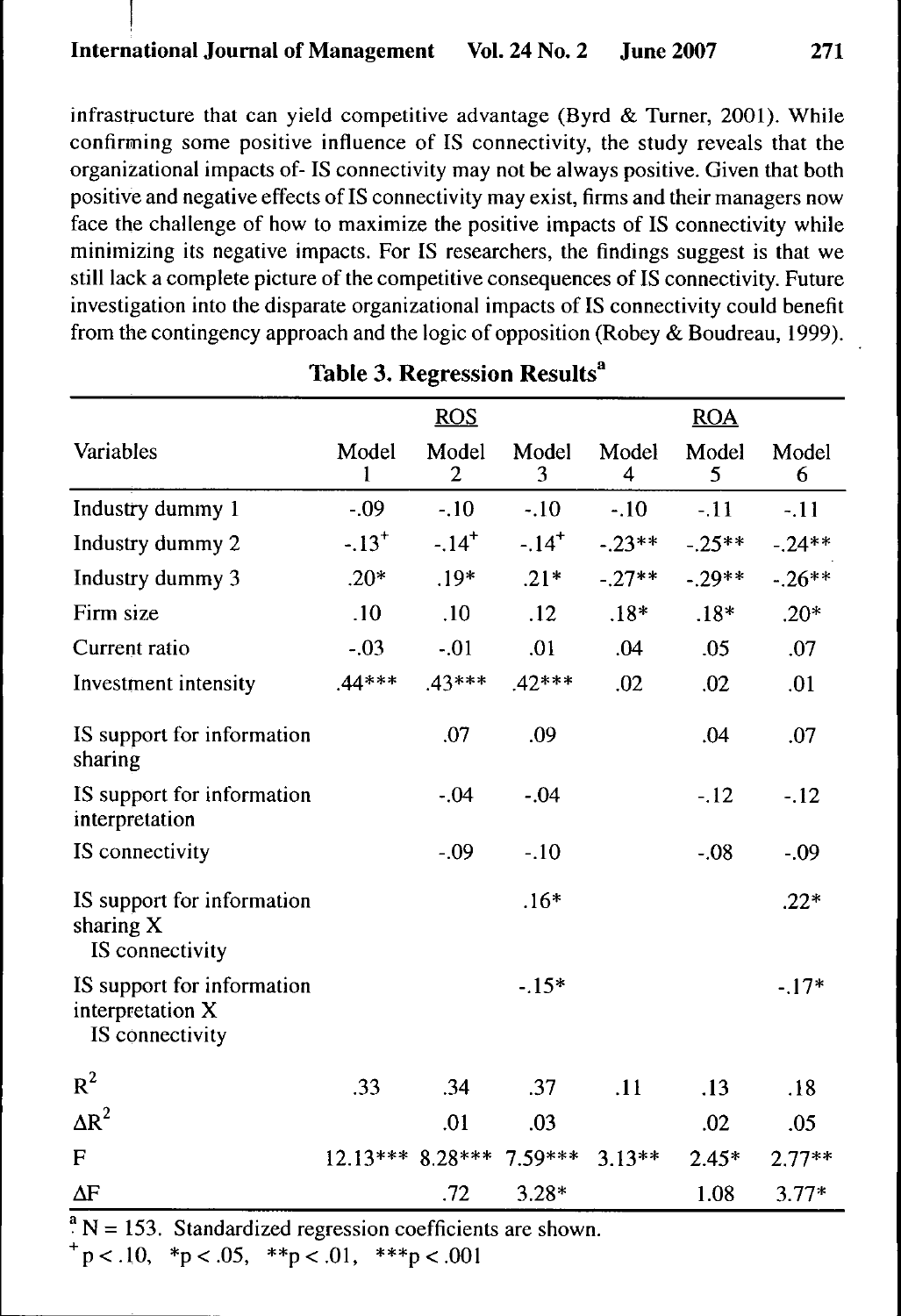The current research also contributes to a growing body of research into organizational factors that may affect the performance impacts of IS deployment (e.g., providing IS support for certain key organizational capabilities). Previous studies have identified a number of contextual factors (e.g., organizational culture and structure, and employee skills and knowledge) as potential determinants of IS deployment effectiveness (Constant et al, 1996; Powell & Dent-Micallef, 1997; Goodman & Darr, 1998; Zhang, 2005). This study adds to the literature by showing IS connectivity can also play a critical role in affecting the outcomes of IS deployment. Further, by highlighting some undesirable performance effects of having a high level of IS connectivity, the study draws our attention to the need to investigate both positive and negative infiuences of various organizational conditions under which IS are deployed.

The findings in this research need to be interpreted within its limitations. The study relied on perceptual data collected from single informants in measuring IS support and IS connectivity. Data collected in such a manner may be subject to the respondents' cognitive biases and distortions. On the other hand, the use of objective measures for the performance and control variables avoided similar biases and inaccuracies in collecting the data for those variables and reduced the "common variance bias." As another limitation, the response rate (20%) for the survey used in this research, while comparable to those of similar studies, was relatively low and thus limited the generalizability of the study results. Obtaining high response rates for sensitive information concerning the strategic use of IS continues to be a challenge for researchers.

#### **References**

Adams, D.A., Todd, P.A., & Nelson, R.R. 1993. A comparative evaluation of the impact of electronic and voice mail on organizational communication. *Information & Management,* 24, 9-21.

Adner, R. & Helfat, C.E. 2003. Corporate effects and dynamic managerial capabilities. *Strategic Management Joumal,* 24(10), 1011-1025.

Al-Mashari, M. 2002. Enterprise resource planning (ERP) systems: a research agenda. *Industrial Management* + *Data Systems,* 102(3/4), 165-170.

Andersen, T.J. & Segars, A.H. 2001. The impact of IT on decision structure and firm performance: evidence from the textile and apparel industry. *Infonnation & Management,* 39, 85-100.

Andreu, R. & Ciborra, C. 1997. Organizational learning and core capabilities development: The role of information technology. *Joumal of Strategic Information Systems,* 117-127.

Argote, L. 1999. *Organizational learning: creating, retaining and transferring knowledge.* Boston: Kluwer Academic Publishers.

Argote, L. & Ingram, P. 2000. Knowledge transfer: A basis for competitive advantage in Firms. *Organizational Behavior and Human Decision Processes,* 82(1), 150-169.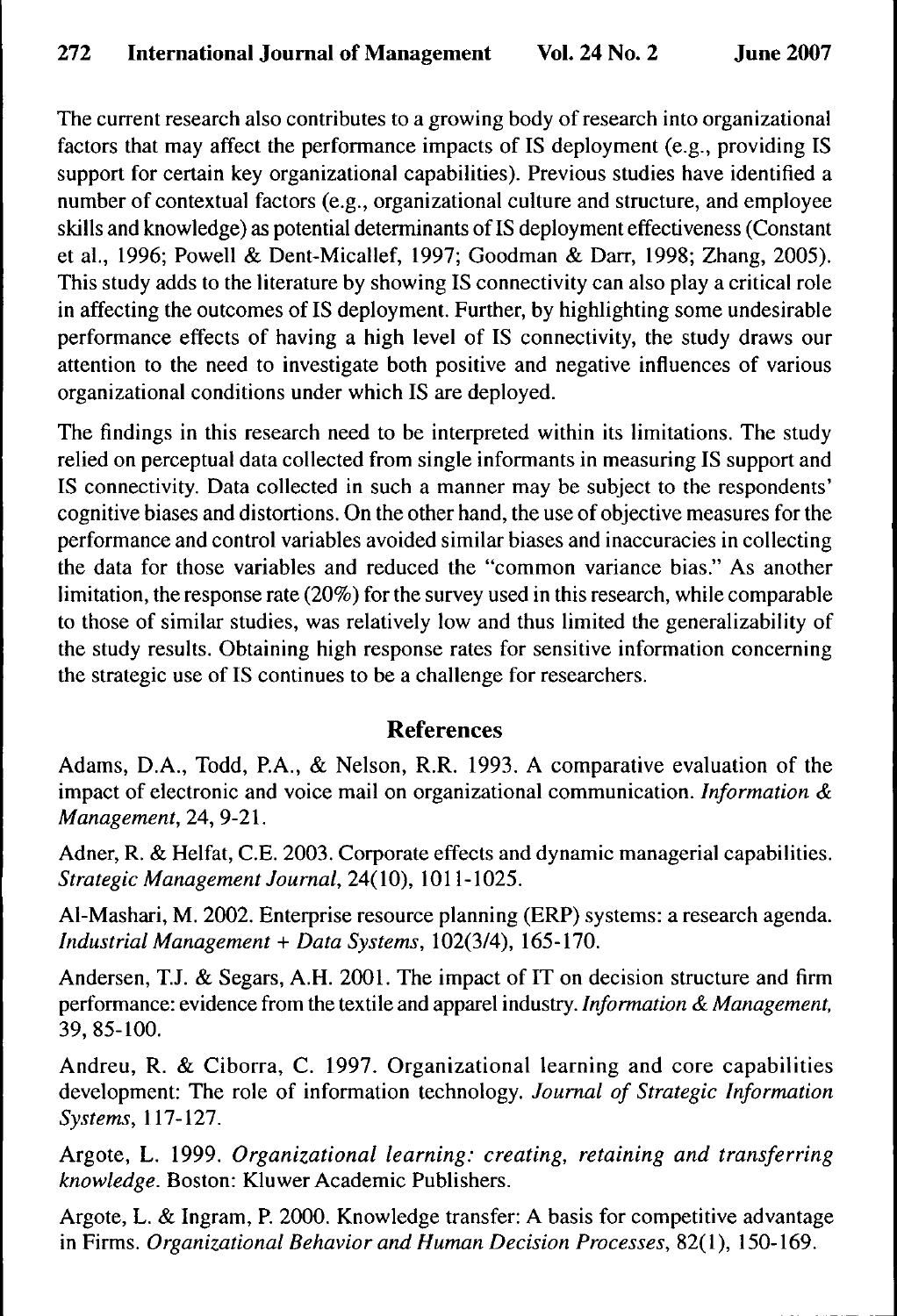## **International Joumal of Management Vol. 24 No. 2 June 2007 273**

Armstrong, J.S. & Overton, T. 1977. Estimating nonresponse bias in mail surveys. *Journal of Marketing Research,* 14, 396-402.

Baets, W. 1998. The corporate mind set as a precursor for business process change: about knowledge, perceptions and learning. In R.D. Galliers & W.R.J. Baets (Eds.), *Information Technology and Organizational Transformation,* John Wiley & Sons, New York, pp. 107-131.

Bidgoli, H. 1999. An integrated model for introducing intranets. *Information Systems Management.* Summer, 78-87.

Boland, R. Jr., Tenkasi, R.V., & Te'eni, D. 1994. Designing information technology to support distributed cognition. *Organization Science,* 5(3), 456-475.

Boudreau, M., Loch, K.D., Robey, D., & Straud, D. 1998. Going global: Using information technology to advance the competitiveness of the virtual transnational *OTgBmtaiion. Academy of Management Executive,* 12(4), 120-128.

Bourgeois, L. 1981. On measurement of organizational slack. *Academy of Management Review,* 6(1), 29-40.

Bryd, T.A. & Turner, D.E. 2001. An exploratory analysis of the value of the skills of IT personnel: Their relationship to IS infrastructure and competitive advantage. *Decision Science, 32{\),2\-5A.*

Chakravarthy, B.S. 1986. Measuring strategic performance. *Strategic Management Joumal,* 7(5), 437-458.

Coikin, E. 2002. Fleet moving to consolidate leads across systems. *Information Week,* Jan 28, 68, 70.

Davenport, T.H. 1998. Putting the enterprise into the enterprise system. *Harvard Business Review, 76(4),* 121-131.

Dennis, A.R., Nunamaker, J.F., Jr., & Paranka, D. 1991. Supporting the search for competitive Advantage. *Joumal of Management Information Systems,* 18(1), 5-36.

Dutta, N. & Kendall, D. 2002. ExxonMobil integrates information at Cerro Negro. *Oil & Gas Joumal,* 100(4), 55-59.

Fulk, J. & DeSanctis, G. 1995. Electronic communication and changing organizational forms. *Organizational Science,* 6, 337-349.

Garvin, D. 1993. Building a learning organization. *Harvard Business Review,* 74(4), 78-91.

Goldhar, J.D. & Lei, D. 1995. Variety is free: Manufacturing in the twenty-first century. *Academy of Management Executive,* 9(4), 73-86.

Goodhue, D.L., Wybo, M.D., & Kirsch, L.J. 1992. The impact of data integration on the costs and benefits of information systems. *MIS Quarterly,* 1992, 16(3), 293-311.

Goodman, P.S. & Darr, E.D. 1998. Computer-aided systems and communities: Mechanisms for organizational learning in distributed environments. *MIS Quarterly,* 22(4), 417-440.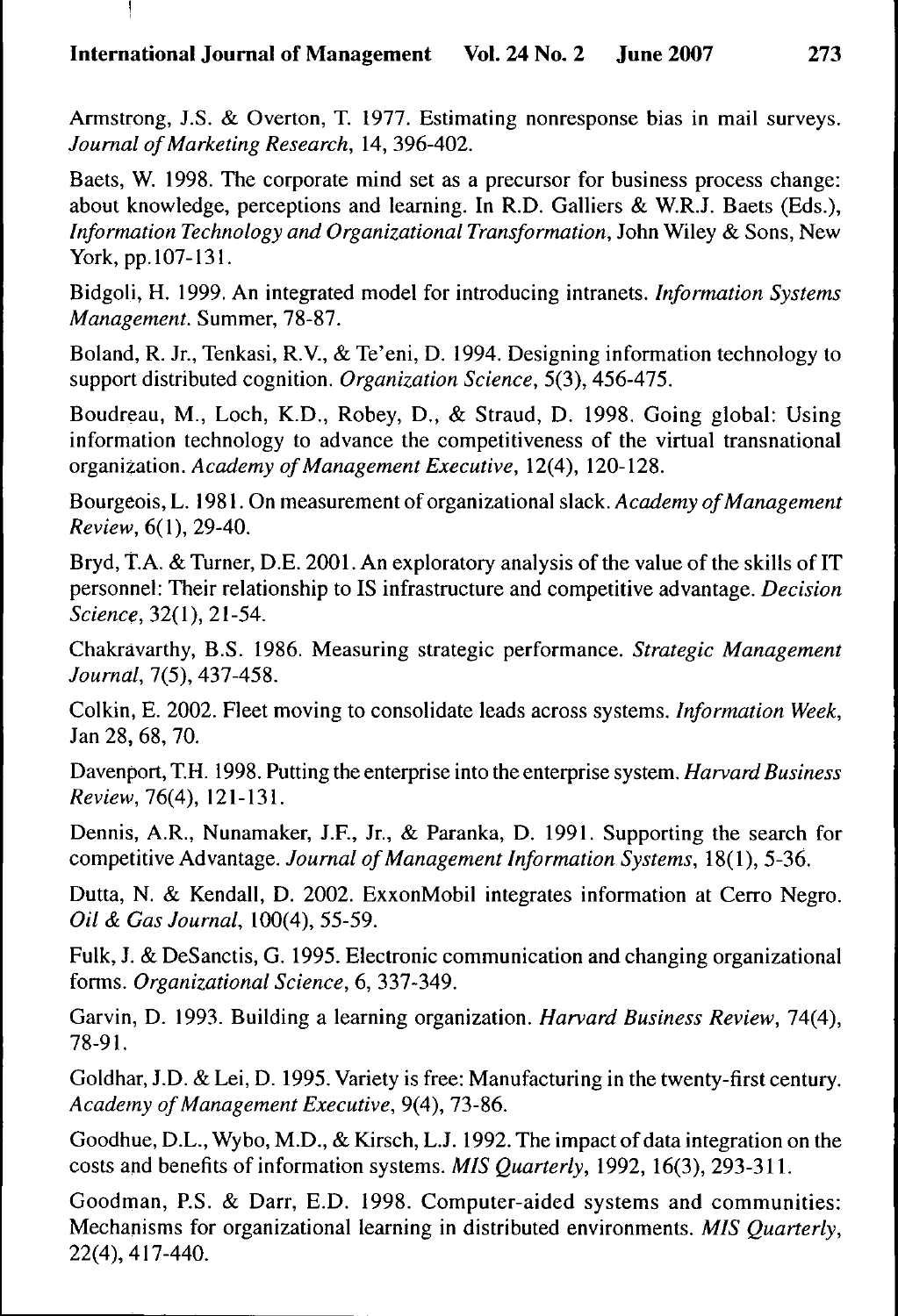Hambrick, D.C. & Mason, P.A. 1984. Upper Echelons: The organization as a reflection of its top managers. *Academy of Management Review,* 9(2), 193-206.

Huber, G.P. 1991. Organizational learning: The contributing processes and the literatures. *Organization Science,* 2(1), 89-115.

Huber, G.P., Valacich, J.S., & Jessup, L.M. 1993. A theory of the effects of group support systems on an organization's nature and decisions. In L.M. Jessup & J.S. Valacich (Eds.), *Group Support Systems,* Macmillan, New York, pp. 255-269.

Hulme, G.V. 2003. Integration key to competition. *Insurance & Technology,* 28(13), 47.

Isenberg, D.J. (1984) "How senior managers think", *Harvard Business Review,* 62(6), 81-90.

Kearns, G.S. & Lederer A.L. 2003. A resource-based view of strategic IT alignment: How knowledge sharing creates competitive advantage. *Decision Sciences,* 34(1): 1-30.

Kettinger, W.J., Grover, V., Guha, S., & Segars, A.H. 1994. Strategic information systems revisited: A study in sustainability and performance. *MIS Quarterly,* 18(1), 31-58.

Kim, D.H. 1993. The link between individual and organizational learning. *Sloan Management Review,* Fall, 37-50.

Laudon, K.C. & Laudon, J.P. 1996. *Management Information Systems: Organization and Technology* (4th ed.). Upper Saddle River, New Jersey: Prentice Hall.

Laudon, K.C, & Laudon, J.P. 2002. *Management Information Systems: Organization and Technology* (7th ed.). Upper Saddle River, New Jersey: Prentice Hall.

Li, M. & Ye, L.R. 1999. Information technology and firm performance: Linking with environmental, strategic and managerial contexts. *Information & Management,* 35, 43-51.

March, J. G. 1991. Exploration and exploitation in organizational learning. *Organization Science,* 2(1), 71-87.

March, S., Hevner, A., & Ram, S. 2000. Research commentary: An agenda for information technology research in heterogeneous and distributed environments. *Information Systems Research,* 11(4), 327-341.

Millet, I., & Mawhinney, C.H. 1992. Executive information systems: A critical perspective. *Information & Management,* 23, 83-92.

Nonaka, I. & Takeuchi, H. 1995. *The Knowledge Creating Company,* Oxford University Press, New York.

O'Dell, C. & Grayson, C.J. 1998. If only we knew what we know: Identification and transfer of internal best practices. *California Management Review,* 40(3), 154-174.

Pawlowski, S., Bourdreau, M., & Baskerville, R. 1999. Constraints and flexibility in enterprise systems: a dialectic of systems and job. *Proceedings of American Conference on Information Systems,* pp. 791-793.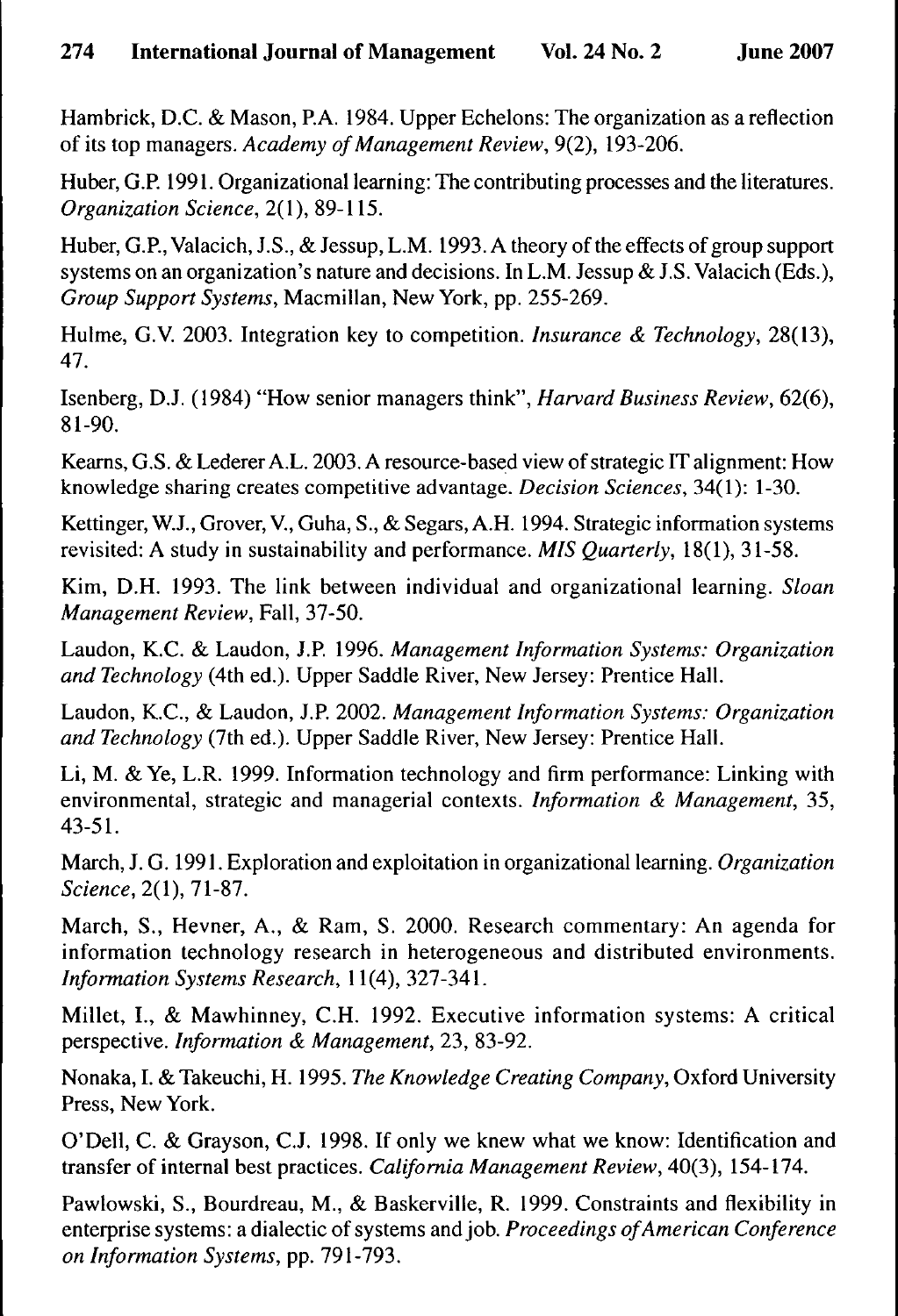## **International Joumal of Management Vol. 24 No. 2 June 2007 275**

Powell, TC. & Dent-Micallef, A. 1997. Information technology as competitive advantage: The role of human, business, and technology resources. *Strategic Management Journal,* 18(5), 375-405.

Quinn, J.B., Anderson, P., & Finkelstein, S. 1996. Leveraging intellect. *Academy of Management Executive,* 10(3), 7-27.

Robey, D. & Boudreau, M. 1999. Accounting for the contradictory organizational consequences of information technology: Theoretical directions and methodological *s. Information Systems Research,* 10(2), 167-185.

Rockart, J.F. & DeLong, D.W. 1988. *Executive support systems.* Homewood, IL: Dow Jones-Irwin.

Roth, M.A., Wolfson, D.C, Kleewein, J.C, & Nelin, CJ. 2002. Information integration: a new generation of information technology. *IBM Systems Journal,* 41(4), 563-577.

Sharif, A.M., Elliman, T., Love, P.E.D., & Badii, A. 2004. Integrating the IS with the enterprise: key EAI research challenges. *Joumal of Enterprise Information Management,* 17(2), 164-170.

Shaw, W., Koenig, B., & Inman, R. 2004. Merged information systems maximize efficiency. *Transmission & Distribution World,* 56(10), 20-29.

Tam, K.Y. 1998. The impact of information technology investments on firm performance and evaluation: evidence from newly industrialized economies. *Information Systems Research, 9{\),%5-9%.*

Tripsas, M. & Gavetti, G. 2000. Capabilities, cognition, and inertia: evidence from digital imaging. Strategic Management Journal, Special Issue 21(10-11), 1147-1162.

Vandenbosch, B. & Higgins, CA. 1995. Executive support systems and learning: A model and empirical test. *Journal of Management Information Systems,* 12(2), 99-130.

Vandenbosch, B. & Higgins, C A. 1996. Information acquisition and mental models: An investigation into the relationship between behavior and learning. *Information Systems Research, 1{2),* 198-214.

Weick, K.E. 1979. *The Social Psychology of Organizing,* Addison-Wesley, Reading, MA.

Zhang, M.J. 2005. Information systems, strategic flexibility and firm performance: An empirical investigation. *Journal of Engineering & Technology Management,* 22, 163-184.

Contact email address: zhangm@sacredheart.edu